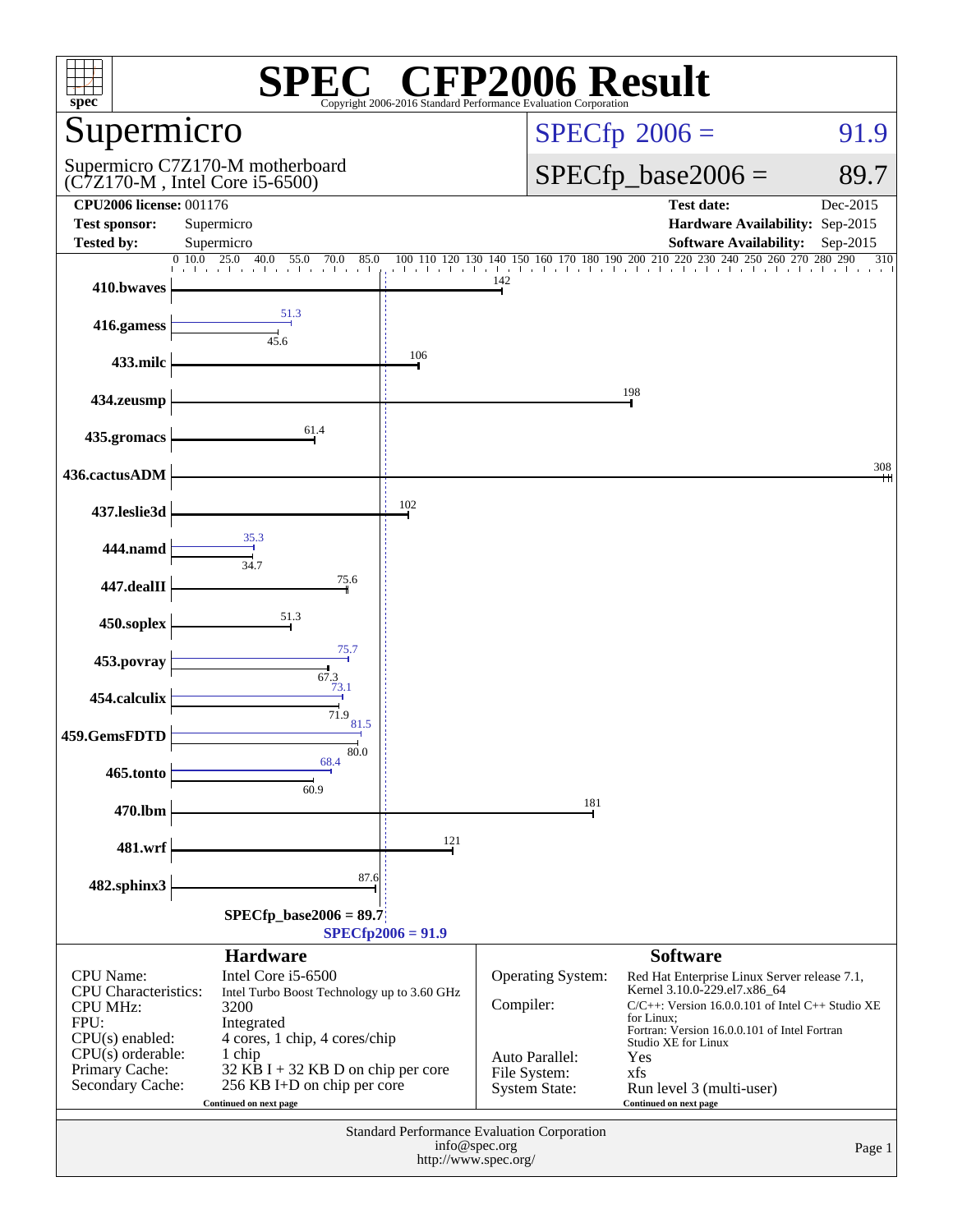

# Supermicro

#### (C7Z170-M , Intel Core i5-6500) Supermicro C7Z170-M motherboard

#### $SPECfp2006 = 91.9$  $SPECfp2006 = 91.9$

#### $SPECfp\_base2006 = 89.7$

| <b>CPU2006 license: 001176</b>       |                                                                                                          |                                                            | <b>Test date:</b><br>Dec-2015               |
|--------------------------------------|----------------------------------------------------------------------------------------------------------|------------------------------------------------------------|---------------------------------------------|
| <b>Test sponsor:</b>                 | Supermicro                                                                                               |                                                            | Hardware Availability: Sep-2015             |
| <b>Tested by:</b>                    | Supermicro                                                                                               |                                                            | <b>Software Availability:</b><br>$Sep-2015$ |
| L3 Cache:<br>Other Cache:<br>Memory: | $6 \text{ MB I+D}$ on chip per chip<br>None<br>16 GB (4 x 4 GB 1Rx8 PC4-2800R-U, running at 2133<br>MHZ) | <b>Base Pointers:</b><br>Peak Pointers:<br>Other Software: | $64$ -bit<br>$32/64$ -bit<br>None           |
| Disk Subsystem:<br>Other Hardware:   | 1 x 200 GB SATA III SSD<br>None                                                                          |                                                            |                                             |

| <b>Results Table</b>   |                |                               |                |         |                |              |                        |                             |                |              |                |              |
|------------------------|----------------|-------------------------------|----------------|---------|----------------|--------------|------------------------|-----------------------------|----------------|--------------|----------------|--------------|
|                        | <b>Base</b>    |                               |                |         |                | <b>Peak</b>  |                        |                             |                |              |                |              |
| <b>Benchmark</b>       | <b>Seconds</b> | <b>Ratio</b>                  | <b>Seconds</b> | Ratio   | <b>Seconds</b> | <b>Ratio</b> | <b>Seconds</b>         | <b>Ratio</b>                | <b>Seconds</b> | <b>Ratio</b> | <b>Seconds</b> | <b>Ratio</b> |
| 410.bwayes             | 95.7           | 142                           | 95.9           | 142     | 95.8           | 142          | 95.7                   | 142                         | 95.9           | 142          | 95.8           | <u>142</u>   |
| 416.gamess             | 429            | 45.6                          | 430            | 45.6    | 430            | 45.6         | 381                    | 51.3                        | 381            | 51.3         | 381            | 51.4         |
| $433$ .milc            | 86.9           | 106                           | 86.2           | 107     | 86.5           | 106          | 86.9                   | 106                         | 86.2           | 107          | 86.5           | <u>106</u>   |
| 434.zeusmp             | 46.0           | 198                           | 46.0           | 198     | 46.2           | 197          | 46.0                   | 198                         | 46.0           | 198          | 46.2           | 197          |
| 435.gromacs            | 116            | 61.5                          | 116            | 61.4    | 116            | 61.4         | 116                    | 61.5                        | 116            | 61.4         | 116            | 61.4         |
| 436.cactusADM          | 38.8           | 308                           | 38.6           | 310     | 39.0           | 306          | 38.8                   | 308                         | 38.6           | 310          | 39.0           | 306          |
| 437.leslie3d           | 92.5           | 102                           | 92.6           | 101     | 92.4           | 102          | 92.5                   | 102                         | 92.6           | 101          | 92.4           | 102          |
| 444.namd               | 231            | 34.7                          | 231            | 34.7    | 231            | 34.7         | 227                    | 35.3                        | 227            | 35.3         | 227            | 35.3         |
| $ 447 \text{.}$ dealII | 151            | 75.6                          | 151            | 75.6    | 152            | 75.2         | 151                    | 75.6                        | 151            | 75.6         | 152            | 75.2         |
| $450$ .soplex          | 162            | 51.5                          | <u>163</u>     | 51.3    | 164            | 50.8         | 162                    | 51.5                        | 163            | 51.3         | 164            | 50.8         |
| $ 453$ . povray        | 79.1           | 67.3                          | 79.6           | 66.9    | 78.8           | 67.5         | 70.0                   | 76.0                        | 70.4           | 75.6         | 70.2           | 75.7         |
| $454$ .calculix        | 115            | 71.9                          | 115            | 71.9    | 115            | 71.8         | 112                    | 73.5                        | 113            | 73.1         | 113            | 73.1         |
| 459.GemsFDTD           | 133            | 80.0                          | 133            | 80.0    | 133            | 79.9         | <b>130</b>             | 81.5                        | 130            | 81.5         | 130            | 81.5         |
| $465$ .tonto           | 162            | 60.9                          | 162            | 60.9    | 162            | 60.8         | 144                    | 68.4                        | 144            | 68.2         | 144            | 68.6         |
| 470.1bm                | 75.9           | 181                           | 75.8           | 181     | 76.0           | 181          | 75.9                   | 181                         | 75.8           | 181          | 76.0           | 181          |
| $ 481$ .wrf            | 92.7           | 120                           | 92.6           | 121     | 92.4           | 121          | 92.7                   | 120                         | 92.6           | <u>121</u>   | 92.4           | 121          |
| $482$ .sphinx $3$      | 222            | 87.6                          | 222            | 87.7    | 223            | 87.3         | 222                    | 87.6                        | 222            | 87.7         | 223            | 87.3         |
| $\mathbf{r}$           | $\mathbf{1}$ . | $\bullet$ $\bullet$ $\bullet$ | $\sim$ $\sim$  | 1.1.1.1 |                | $T = 11$     | 1.11<br>$\blacksquare$ | $\sim$ $\sim$ $\sim$ $\sim$ | $\cdot$        |              |                |              |

#### Results appear in the [order in which they were run.](http://www.spec.org/auto/cpu2006/Docs/result-fields.html#RunOrder) Bold underlined text [indicates a median measurement.](http://www.spec.org/auto/cpu2006/Docs/result-fields.html#Median)

#### **[Operating System Notes](http://www.spec.org/auto/cpu2006/Docs/result-fields.html#OperatingSystemNotes)**

Stack size set to unlimited using "ulimit -s unlimited"

#### **[Platform Notes](http://www.spec.org/auto/cpu2006/Docs/result-fields.html#PlatformNotes)**

 As tested, the system used a Supermicro CSE-731i-300B chassis. The chassis is confugured with a PWS-305-PQ power supply, 1 SNK-P0046A4 heatsink, as well as 1 FAN-0108L4 rear cooling fan. Sysinfo program /usr/cpu2006/config/sysinfo.rev6914 \$Rev: 6914 \$ \$Date:: 2014-06-25 #\$ e3fbb8667b5a285932ceab81e28219e1 running on C7Z170-01 Wed Dec 16 03:47:54 2015

 This section contains SUT (System Under Test) info as seen by some common utilities. To remove or add to this section, see: <http://www.spec.org/cpu2006/Docs/config.html#sysinfo>

Continued on next page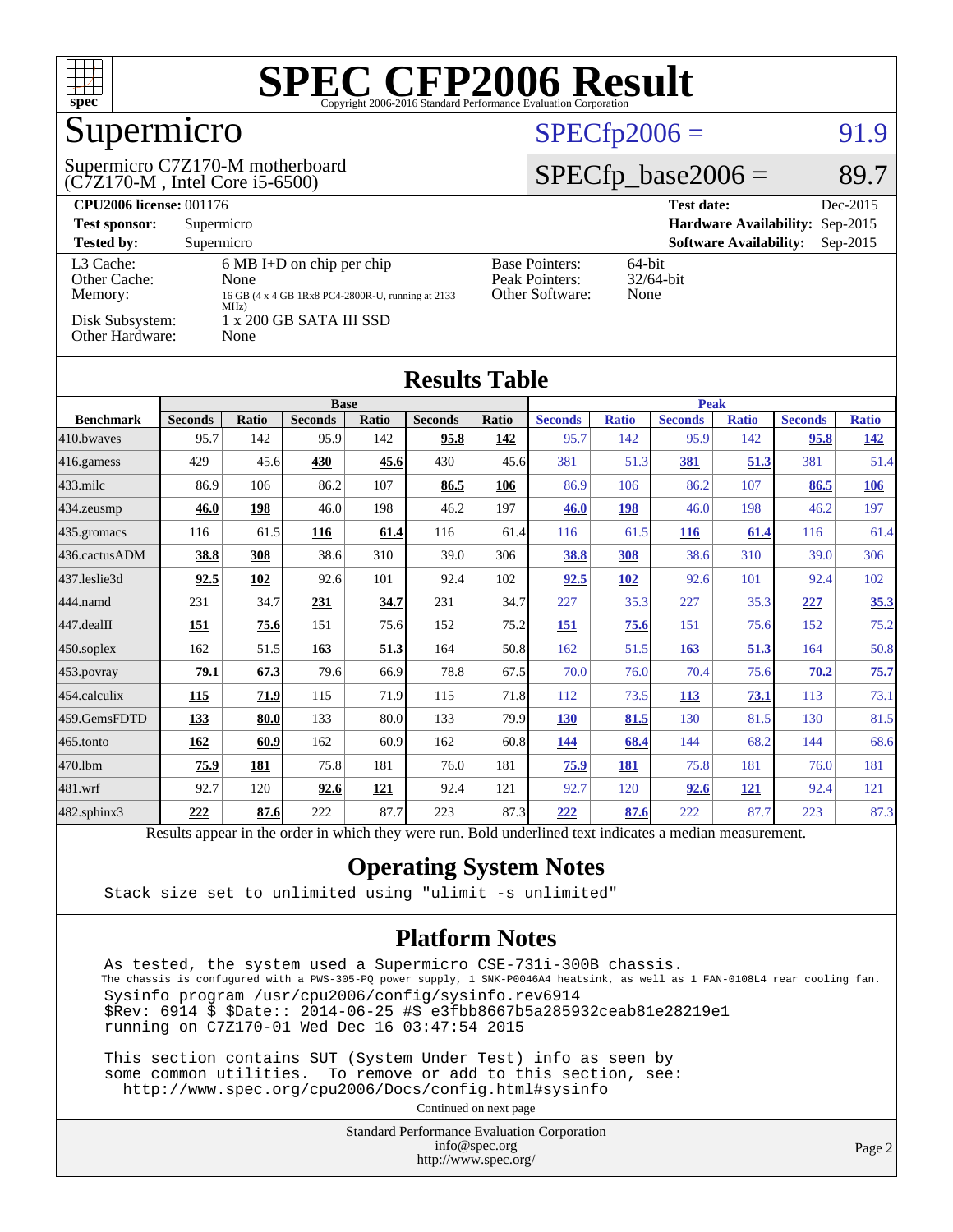

#### Supermicro

 $SPECTp2006 = 91.9$ 

(C7Z170-M , Intel Core i5-6500) Supermicro C7Z170-M motherboard

 $SPECTp\_base2006 = 89.7$ 

**[CPU2006 license:](http://www.spec.org/auto/cpu2006/Docs/result-fields.html#CPU2006license)** 001176 **[Test date:](http://www.spec.org/auto/cpu2006/Docs/result-fields.html#Testdate)** Dec-2015 **[Test sponsor:](http://www.spec.org/auto/cpu2006/Docs/result-fields.html#Testsponsor)** Supermicro **[Hardware Availability:](http://www.spec.org/auto/cpu2006/Docs/result-fields.html#HardwareAvailability)** Sep-2015 **[Tested by:](http://www.spec.org/auto/cpu2006/Docs/result-fields.html#Testedby)** Supermicro **Supermicro [Software Availability:](http://www.spec.org/auto/cpu2006/Docs/result-fields.html#SoftwareAvailability)** Sep-2015

#### **[Platform Notes \(Continued\)](http://www.spec.org/auto/cpu2006/Docs/result-fields.html#PlatformNotes)**

Standard Performance Evaluation Corporation [info@spec.org](mailto:info@spec.org) From /proc/cpuinfo model name : Intel(R) Core(TM) i5-6500 CPU @ 3.20GHz 1 "physical id"s (chips) 4 "processors" cores, siblings (Caution: counting these is hw and system dependent. The following excerpts from /proc/cpuinfo might not be reliable. Use with caution.) cpu cores : 4 siblings : 4 physical 0: cores 0 1 2 3 cache size : 6144 KB From /proc/meminfo<br>MemTotal: 16209632 kB HugePages\_Total: 0<br>Hugepagesize: 2048 kB Hugepagesize: From /etc/\*release\* /etc/\*version\* os-release: NAME="Red Hat Enterprise Linux Server" VERSION="7.1 (Maipo)" ID="rhel" ID\_LIKE="fedora" VERSION\_ID="7.1" PRETTY\_NAME="Red Hat Enterprise Linux Server 7.1 (Maipo)" ANSI\_COLOR="0;31" CPE\_NAME="cpe:/o:redhat:enterprise\_linux:7.1:GA:server" redhat-release: Red Hat Enterprise Linux Server release 7.1 (Maipo) system-release: Red Hat Enterprise Linux Server release 7.1 (Maipo) system-release-cpe: cpe:/o:redhat:enterprise\_linux:7.1:ga:server uname -a: Linux C7Z170-01 3.10.0-229.el7.x86\_64 #1 SMP Thu Jan 29 18:37:38 EST 2015 x86\_64 x86\_64 x86\_64 GNU/Linux run-level 3 Dec 15 23:19 SPEC is set to: /usr/cpu2006 Filesystem Type Size Used Avail Use% Mounted on<br>(dec/ada) = refer 1996 1996 1510 198 / /dev/sda2 xfs 183G 32G 151G 18% / Additional information from dmidecode: Warning: Use caution when you interpret this section. The 'dmidecode' program reads system data which is "intended to allow hardware to be accurately determined", but the intent may not be met, as there are frequent changes to hardware, firmware, and the "DMTF SMBIOS" standard. BIOS American Megatrends Inc. 1.0c 12/09/2015 Memory: 4x 0420 F4-2800C16-4GRK 4 GB 1 rank 2133 MHz Continued on next page

<http://www.spec.org/>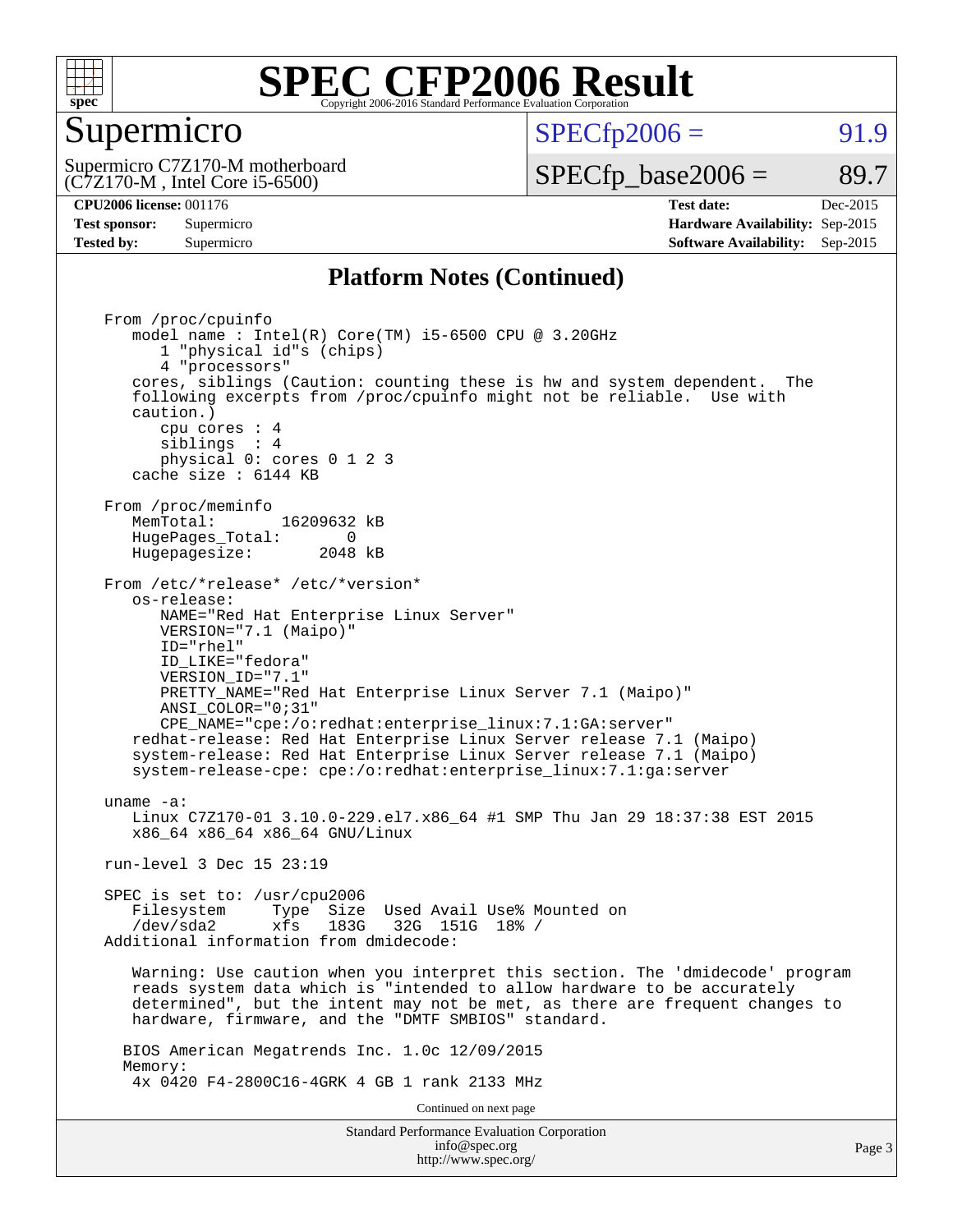

#### Supermicro

 $SPECTp2006 = 91.9$ 

(C7Z170-M , Intel Core i5-6500) Supermicro C7Z170-M motherboard

**[CPU2006 license:](http://www.spec.org/auto/cpu2006/Docs/result-fields.html#CPU2006license)** 001176 **[Test date:](http://www.spec.org/auto/cpu2006/Docs/result-fields.html#Testdate)** Dec-2015

 $SPECfp\_base2006 = 89.7$ 

**[Test sponsor:](http://www.spec.org/auto/cpu2006/Docs/result-fields.html#Testsponsor)** Supermicro **[Hardware Availability:](http://www.spec.org/auto/cpu2006/Docs/result-fields.html#HardwareAvailability)** Sep-2015 **[Tested by:](http://www.spec.org/auto/cpu2006/Docs/result-fields.html#Testedby)** Supermicro **Supermicro [Software Availability:](http://www.spec.org/auto/cpu2006/Docs/result-fields.html#SoftwareAvailability)** Sep-2015

#### **[Platform Notes \(Continued\)](http://www.spec.org/auto/cpu2006/Docs/result-fields.html#PlatformNotes)**

(End of data from sysinfo program)

#### **[General Notes](http://www.spec.org/auto/cpu2006/Docs/result-fields.html#GeneralNotes)**

Environment variables set by runspec before the start of the run: KMP\_AFFINITY = "granularity=fine,compact,1,0"  $LD$ \_LIBRARY\_PATH = "/usr/cpu2006/libs/32:/usr/cpu2006/libs/64:/usr/cpu2006/sh"  $OMP_NUM_THREADS = "4"$ 

 Binaries compiled on a system with 1x Intel Core i5-4670K CPU + 32GB memory using RedHat EL 7.1 Transparent Huge Pages enabled with: echo always > /sys/kernel/mm/transparent\_hugepage/enabled

#### **[Base Compiler Invocation](http://www.spec.org/auto/cpu2006/Docs/result-fields.html#BaseCompilerInvocation)**

[C benchmarks](http://www.spec.org/auto/cpu2006/Docs/result-fields.html#Cbenchmarks):  $\text{icc}$  -m64

 $C++$  benchmarks:<br>icpc  $-m$ -m64

[Fortran benchmarks](http://www.spec.org/auto/cpu2006/Docs/result-fields.html#Fortranbenchmarks): [ifort -m64](http://www.spec.org/cpu2006/results/res2016q1/cpu2006-20151217-38442.flags.html#user_FCbase_intel_ifort_64bit_ee9d0fb25645d0210d97eb0527dcc06e)

[Benchmarks using both Fortran and C](http://www.spec.org/auto/cpu2006/Docs/result-fields.html#BenchmarksusingbothFortranandC): [icc -m64](http://www.spec.org/cpu2006/results/res2016q1/cpu2006-20151217-38442.flags.html#user_CC_FCbase_intel_icc_64bit_0b7121f5ab7cfabee23d88897260401c) [ifort -m64](http://www.spec.org/cpu2006/results/res2016q1/cpu2006-20151217-38442.flags.html#user_CC_FCbase_intel_ifort_64bit_ee9d0fb25645d0210d97eb0527dcc06e)

#### **[Base Portability Flags](http://www.spec.org/auto/cpu2006/Docs/result-fields.html#BasePortabilityFlags)**

| 410.bwaves: -DSPEC CPU LP64<br>416.gamess: -DSPEC_CPU_LP64<br>433.milc: -DSPEC CPU LP64<br>434.zeusmp: - DSPEC_CPU_LP64<br>435.gromacs: -DSPEC_CPU_LP64 -nofor_main<br>436.cactusADM: -DSPEC CPU LP64 -nofor main<br>437.leslie3d: -DSPEC CPU LP64<br>444.namd: -DSPEC CPU LP64<br>447.dealII: -DSPEC CPU LP64 |                                                                |
|----------------------------------------------------------------------------------------------------------------------------------------------------------------------------------------------------------------------------------------------------------------------------------------------------------------|----------------------------------------------------------------|
| 450.soplex: -DSPEC_CPU_LP64<br>453.povray: -DSPEC_CPU_LP64<br>454.calculix: - DSPEC CPU LP64 - nofor main<br>459. GemsFDTD: - DSPEC CPU LP64<br>465.tonto: -DSPEC CPU LP64<br>470.1bm: - DSPEC CPU LP64                                                                                                        | 481.wrf: -DSPEC CPU_LP64 -DSPEC_CPU_CASE_FLAG -DSPEC_CPU_LINUX |

Continued on next page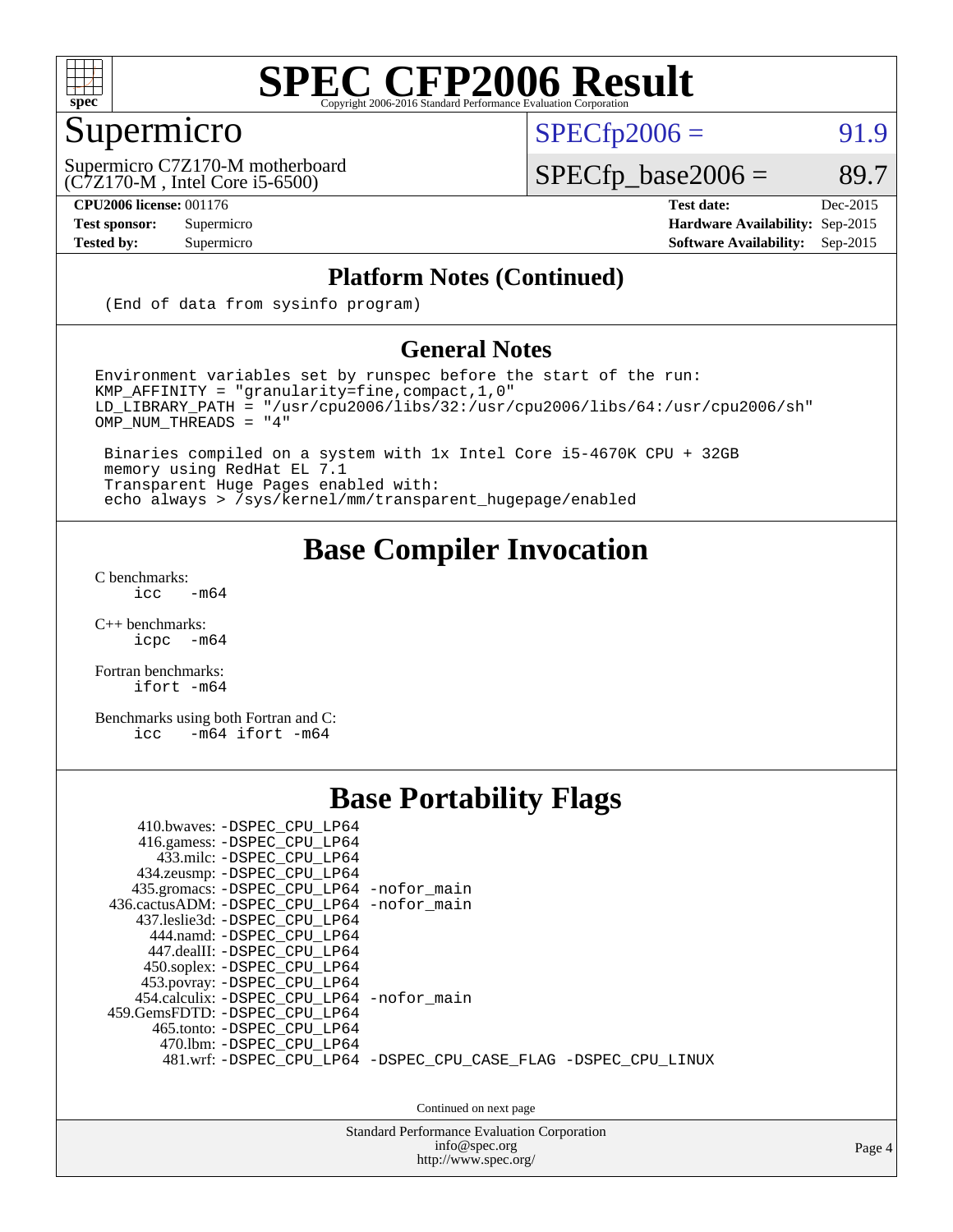

#### Supermicro

 $SPECTp2006 = 91.9$ 

(C7Z170-M , Intel Core i5-6500) Supermicro C7Z170-M motherboard

 $SPECTp\_base2006 = 89.7$ 

**[CPU2006 license:](http://www.spec.org/auto/cpu2006/Docs/result-fields.html#CPU2006license)** 001176 **[Test date:](http://www.spec.org/auto/cpu2006/Docs/result-fields.html#Testdate)** Dec-2015 **[Test sponsor:](http://www.spec.org/auto/cpu2006/Docs/result-fields.html#Testsponsor)** Supermicro **[Hardware Availability:](http://www.spec.org/auto/cpu2006/Docs/result-fields.html#HardwareAvailability)** Sep-2015 **[Tested by:](http://www.spec.org/auto/cpu2006/Docs/result-fields.html#Testedby)** Supermicro **Supermicro [Software Availability:](http://www.spec.org/auto/cpu2006/Docs/result-fields.html#SoftwareAvailability)** Sep-2015

### **[Base Portability Flags \(Continued\)](http://www.spec.org/auto/cpu2006/Docs/result-fields.html#BasePortabilityFlags)**

482.sphinx3: [-DSPEC\\_CPU\\_LP64](http://www.spec.org/cpu2006/results/res2016q1/cpu2006-20151217-38442.flags.html#suite_basePORTABILITY482_sphinx3_DSPEC_CPU_LP64)

#### **[Base Optimization Flags](http://www.spec.org/auto/cpu2006/Docs/result-fields.html#BaseOptimizationFlags)**

[C benchmarks](http://www.spec.org/auto/cpu2006/Docs/result-fields.html#Cbenchmarks): [-xCORE-AVX2](http://www.spec.org/cpu2006/results/res2016q1/cpu2006-20151217-38442.flags.html#user_CCbase_f-xAVX2_5f5fc0cbe2c9f62c816d3e45806c70d7) [-ipo](http://www.spec.org/cpu2006/results/res2016q1/cpu2006-20151217-38442.flags.html#user_CCbase_f-ipo) [-O3](http://www.spec.org/cpu2006/results/res2016q1/cpu2006-20151217-38442.flags.html#user_CCbase_f-O3) [-no-prec-div](http://www.spec.org/cpu2006/results/res2016q1/cpu2006-20151217-38442.flags.html#user_CCbase_f-no-prec-div) [-parallel](http://www.spec.org/cpu2006/results/res2016q1/cpu2006-20151217-38442.flags.html#user_CCbase_f-parallel) [-opt-prefetch](http://www.spec.org/cpu2006/results/res2016q1/cpu2006-20151217-38442.flags.html#user_CCbase_f-opt-prefetch) [-ansi-alias](http://www.spec.org/cpu2006/results/res2016q1/cpu2006-20151217-38442.flags.html#user_CCbase_f-ansi-alias)

[C++ benchmarks:](http://www.spec.org/auto/cpu2006/Docs/result-fields.html#CXXbenchmarks)

[-xCORE-AVX2](http://www.spec.org/cpu2006/results/res2016q1/cpu2006-20151217-38442.flags.html#user_CXXbase_f-xAVX2_5f5fc0cbe2c9f62c816d3e45806c70d7) [-ipo](http://www.spec.org/cpu2006/results/res2016q1/cpu2006-20151217-38442.flags.html#user_CXXbase_f-ipo) [-O3](http://www.spec.org/cpu2006/results/res2016q1/cpu2006-20151217-38442.flags.html#user_CXXbase_f-O3) [-no-prec-div](http://www.spec.org/cpu2006/results/res2016q1/cpu2006-20151217-38442.flags.html#user_CXXbase_f-no-prec-div) [-opt-prefetch](http://www.spec.org/cpu2006/results/res2016q1/cpu2006-20151217-38442.flags.html#user_CXXbase_f-opt-prefetch) [-ansi-alias](http://www.spec.org/cpu2006/results/res2016q1/cpu2006-20151217-38442.flags.html#user_CXXbase_f-ansi-alias)

[Fortran benchmarks](http://www.spec.org/auto/cpu2006/Docs/result-fields.html#Fortranbenchmarks): [-xCORE-AVX2](http://www.spec.org/cpu2006/results/res2016q1/cpu2006-20151217-38442.flags.html#user_FCbase_f-xAVX2_5f5fc0cbe2c9f62c816d3e45806c70d7) [-ipo](http://www.spec.org/cpu2006/results/res2016q1/cpu2006-20151217-38442.flags.html#user_FCbase_f-ipo) [-O3](http://www.spec.org/cpu2006/results/res2016q1/cpu2006-20151217-38442.flags.html#user_FCbase_f-O3) [-no-prec-div](http://www.spec.org/cpu2006/results/res2016q1/cpu2006-20151217-38442.flags.html#user_FCbase_f-no-prec-div) [-parallel](http://www.spec.org/cpu2006/results/res2016q1/cpu2006-20151217-38442.flags.html#user_FCbase_f-parallel) [-opt-prefetch](http://www.spec.org/cpu2006/results/res2016q1/cpu2006-20151217-38442.flags.html#user_FCbase_f-opt-prefetch)

[Benchmarks using both Fortran and C](http://www.spec.org/auto/cpu2006/Docs/result-fields.html#BenchmarksusingbothFortranandC): [-xCORE-AVX2](http://www.spec.org/cpu2006/results/res2016q1/cpu2006-20151217-38442.flags.html#user_CC_FCbase_f-xAVX2_5f5fc0cbe2c9f62c816d3e45806c70d7) [-ipo](http://www.spec.org/cpu2006/results/res2016q1/cpu2006-20151217-38442.flags.html#user_CC_FCbase_f-ipo) [-O3](http://www.spec.org/cpu2006/results/res2016q1/cpu2006-20151217-38442.flags.html#user_CC_FCbase_f-O3) [-no-prec-div](http://www.spec.org/cpu2006/results/res2016q1/cpu2006-20151217-38442.flags.html#user_CC_FCbase_f-no-prec-div) [-parallel](http://www.spec.org/cpu2006/results/res2016q1/cpu2006-20151217-38442.flags.html#user_CC_FCbase_f-parallel) [-opt-prefetch](http://www.spec.org/cpu2006/results/res2016q1/cpu2006-20151217-38442.flags.html#user_CC_FCbase_f-opt-prefetch) [-ansi-alias](http://www.spec.org/cpu2006/results/res2016q1/cpu2006-20151217-38442.flags.html#user_CC_FCbase_f-ansi-alias)

### **[Peak Compiler Invocation](http://www.spec.org/auto/cpu2006/Docs/result-fields.html#PeakCompilerInvocation)**

[C benchmarks](http://www.spec.org/auto/cpu2006/Docs/result-fields.html#Cbenchmarks):  $-m64$ 

[C++ benchmarks:](http://www.spec.org/auto/cpu2006/Docs/result-fields.html#CXXbenchmarks) [icpc -m64](http://www.spec.org/cpu2006/results/res2016q1/cpu2006-20151217-38442.flags.html#user_CXXpeak_intel_icpc_64bit_bedb90c1146cab66620883ef4f41a67e)

[Fortran benchmarks](http://www.spec.org/auto/cpu2006/Docs/result-fields.html#Fortranbenchmarks): [ifort -m64](http://www.spec.org/cpu2006/results/res2016q1/cpu2006-20151217-38442.flags.html#user_FCpeak_intel_ifort_64bit_ee9d0fb25645d0210d97eb0527dcc06e)

```
Benchmarks using both Fortran and C: 
icc -m64 ifort -m64
```
### **[Peak Portability Flags](http://www.spec.org/auto/cpu2006/Docs/result-fields.html#PeakPortabilityFlags)**

Same as Base Portability Flags

### **[Peak Optimization Flags](http://www.spec.org/auto/cpu2006/Docs/result-fields.html#PeakOptimizationFlags)**

[C benchmarks](http://www.spec.org/auto/cpu2006/Docs/result-fields.html#Cbenchmarks):

433.milc: basepeak = yes

Continued on next page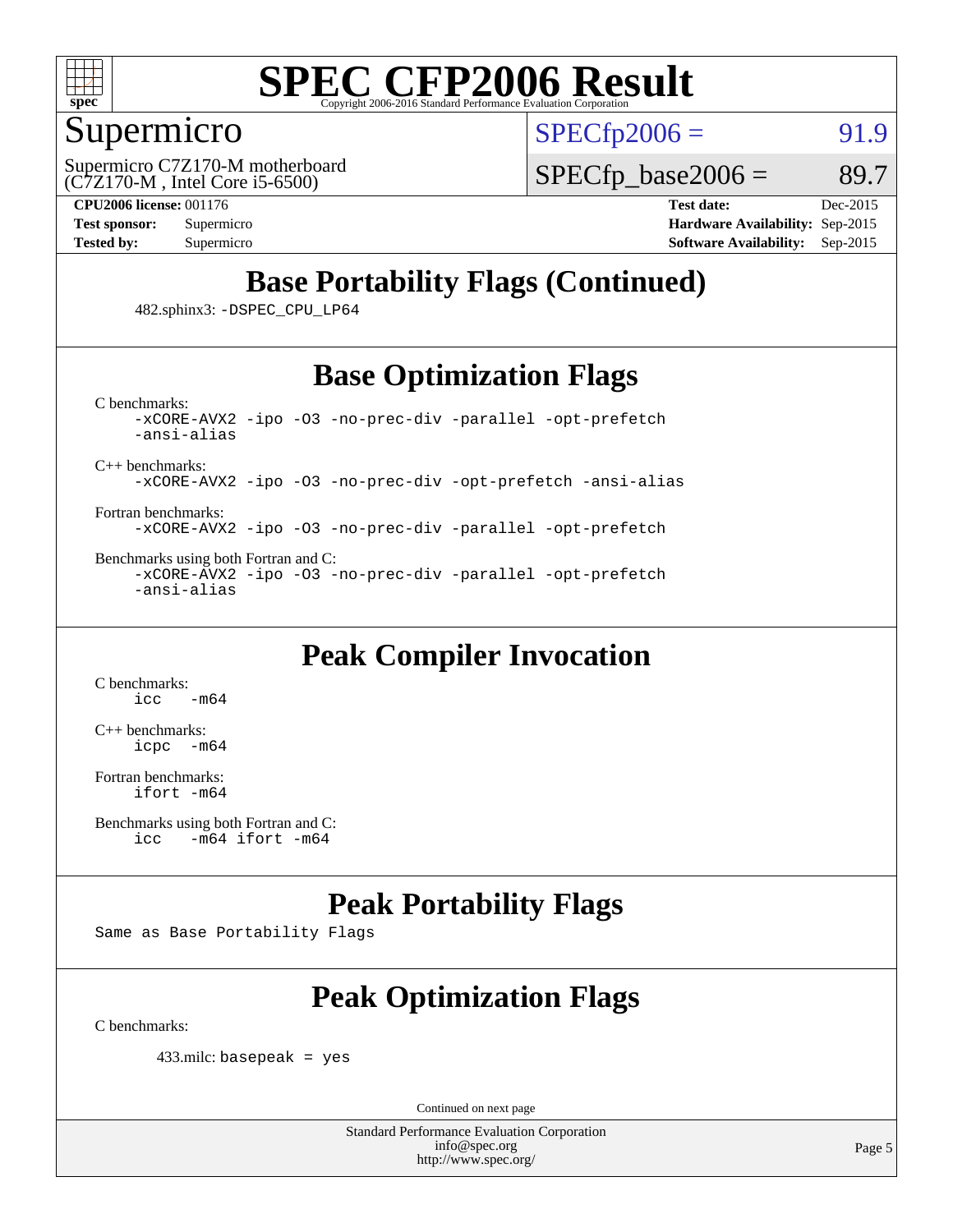

#### Supermicro

 $SPECTp2006 = 91.9$ 

(C7Z170-M , Intel Core i5-6500) Supermicro C7Z170-M motherboard  $SPECTp\_base2006 = 89.7$ 

**[CPU2006 license:](http://www.spec.org/auto/cpu2006/Docs/result-fields.html#CPU2006license)** 001176 **[Test date:](http://www.spec.org/auto/cpu2006/Docs/result-fields.html#Testdate)** Dec-2015 **[Test sponsor:](http://www.spec.org/auto/cpu2006/Docs/result-fields.html#Testsponsor)** Supermicro **[Hardware Availability:](http://www.spec.org/auto/cpu2006/Docs/result-fields.html#HardwareAvailability)** Sep-2015 **[Tested by:](http://www.spec.org/auto/cpu2006/Docs/result-fields.html#Testedby)** Supermicro **[Software Availability:](http://www.spec.org/auto/cpu2006/Docs/result-fields.html#SoftwareAvailability)** Sep-2015

### **[Peak Optimization Flags \(Continued\)](http://www.spec.org/auto/cpu2006/Docs/result-fields.html#PeakOptimizationFlags)**

 $470$ .lbm: basepeak = yes 482.sphinx3: basepeak = yes [C++ benchmarks:](http://www.spec.org/auto/cpu2006/Docs/result-fields.html#CXXbenchmarks) 444.namd: [-xCORE-AVX2](http://www.spec.org/cpu2006/results/res2016q1/cpu2006-20151217-38442.flags.html#user_peakPASS2_CXXFLAGSPASS2_LDFLAGS444_namd_f-xAVX2_5f5fc0cbe2c9f62c816d3e45806c70d7)(pass 2) [-prof-gen:threadsafe](http://www.spec.org/cpu2006/results/res2016q1/cpu2006-20151217-38442.flags.html#user_peakPASS1_CXXFLAGSPASS1_LDFLAGS444_namd_prof_gen_21a26eb79f378b550acd7bec9fe4467a)(pass 1)  $-i\text{po}(pass 2) -\overline{0}3(pass 2) -no-prec-div(pass 2)$  $-i\text{po}(pass 2) -\overline{0}3(pass 2) -no-prec-div(pass 2)$  $-i\text{po}(pass 2) -\overline{0}3(pass 2) -no-prec-div(pass 2)$ [-par-num-threads=1](http://www.spec.org/cpu2006/results/res2016q1/cpu2006-20151217-38442.flags.html#user_peakPASS1_CXXFLAGSPASS1_LDFLAGS444_namd_par_num_threads_786a6ff141b4e9e90432e998842df6c2)(pass 1) [-prof-use](http://www.spec.org/cpu2006/results/res2016q1/cpu2006-20151217-38442.flags.html#user_peakPASS2_CXXFLAGSPASS2_LDFLAGS444_namd_prof_use_bccf7792157ff70d64e32fe3e1250b55)(pass 2) [-fno-alias](http://www.spec.org/cpu2006/results/res2016q1/cpu2006-20151217-38442.flags.html#user_peakCXXOPTIMIZEOPTIMIZE444_namd_f-no-alias_694e77f6c5a51e658e82ccff53a9e63a) [-auto-ilp32](http://www.spec.org/cpu2006/results/res2016q1/cpu2006-20151217-38442.flags.html#user_peakCXXOPTIMIZE444_namd_f-auto-ilp32)  $447$ .dealII: basepeak = yes 450.soplex: basepeak = yes 453.povray: [-xCORE-AVX2](http://www.spec.org/cpu2006/results/res2016q1/cpu2006-20151217-38442.flags.html#user_peakPASS2_CXXFLAGSPASS2_LDFLAGS453_povray_f-xAVX2_5f5fc0cbe2c9f62c816d3e45806c70d7)(pass 2) [-prof-gen:threadsafe](http://www.spec.org/cpu2006/results/res2016q1/cpu2006-20151217-38442.flags.html#user_peakPASS1_CXXFLAGSPASS1_LDFLAGS453_povray_prof_gen_21a26eb79f378b550acd7bec9fe4467a)(pass 1)  $-ipo(pass 2)$  $-ipo(pass 2)$   $-03(pass 2)$   $-no-prec-div(pass 2)$  $-no-prec-div(pass 2)$ [-par-num-threads=1](http://www.spec.org/cpu2006/results/res2016q1/cpu2006-20151217-38442.flags.html#user_peakPASS1_CXXFLAGSPASS1_LDFLAGS453_povray_par_num_threads_786a6ff141b4e9e90432e998842df6c2)(pass 1) [-prof-use](http://www.spec.org/cpu2006/results/res2016q1/cpu2006-20151217-38442.flags.html#user_peakPASS2_CXXFLAGSPASS2_LDFLAGS453_povray_prof_use_bccf7792157ff70d64e32fe3e1250b55)(pass 2) [-unroll4](http://www.spec.org/cpu2006/results/res2016q1/cpu2006-20151217-38442.flags.html#user_peakCXXOPTIMIZE453_povray_f-unroll_4e5e4ed65b7fd20bdcd365bec371b81f) [-ansi-alias](http://www.spec.org/cpu2006/results/res2016q1/cpu2006-20151217-38442.flags.html#user_peakCXXOPTIMIZE453_povray_f-ansi-alias) [Fortran benchmarks](http://www.spec.org/auto/cpu2006/Docs/result-fields.html#Fortranbenchmarks):  $410.bwaves: basepeak = yes$  416.gamess: [-xCORE-AVX2](http://www.spec.org/cpu2006/results/res2016q1/cpu2006-20151217-38442.flags.html#user_peakPASS2_FFLAGSPASS2_LDFLAGS416_gamess_f-xAVX2_5f5fc0cbe2c9f62c816d3e45806c70d7)(pass 2) [-prof-gen:threadsafe](http://www.spec.org/cpu2006/results/res2016q1/cpu2006-20151217-38442.flags.html#user_peakPASS1_FFLAGSPASS1_LDFLAGS416_gamess_prof_gen_21a26eb79f378b550acd7bec9fe4467a)(pass 1)  $-i\text{po}(pass 2)$   $-\tilde{O}3(pass 2)$   $-no-prec-div(pass 2)$  $-no-prec-div(pass 2)$ [-par-num-threads=1](http://www.spec.org/cpu2006/results/res2016q1/cpu2006-20151217-38442.flags.html#user_peakPASS1_FFLAGSPASS1_LDFLAGS416_gamess_par_num_threads_786a6ff141b4e9e90432e998842df6c2)(pass 1) [-prof-use](http://www.spec.org/cpu2006/results/res2016q1/cpu2006-20151217-38442.flags.html#user_peakPASS2_FFLAGSPASS2_LDFLAGS416_gamess_prof_use_bccf7792157ff70d64e32fe3e1250b55)(pass 2) [-unroll2](http://www.spec.org/cpu2006/results/res2016q1/cpu2006-20151217-38442.flags.html#user_peakOPTIMIZE416_gamess_f-unroll_784dae83bebfb236979b41d2422d7ec2) [-inline-level=0](http://www.spec.org/cpu2006/results/res2016q1/cpu2006-20151217-38442.flags.html#user_peakOPTIMIZE416_gamess_f-inline-level_318d07a09274ad25e8d15dbfaa68ba50) [-scalar-rep-](http://www.spec.org/cpu2006/results/res2016q1/cpu2006-20151217-38442.flags.html#user_peakOPTIMIZE416_gamess_f-disablescalarrep_abbcad04450fb118e4809c81d83c8a1d) 434.zeusmp: basepeak = yes 437.leslie3d: basepeak = yes 459.GemsFDTD: [-xCORE-AVX2](http://www.spec.org/cpu2006/results/res2016q1/cpu2006-20151217-38442.flags.html#user_peakPASS2_FFLAGSPASS2_LDFLAGS459_GemsFDTD_f-xAVX2_5f5fc0cbe2c9f62c816d3e45806c70d7)(pass 2) [-prof-gen:threadsafe](http://www.spec.org/cpu2006/results/res2016q1/cpu2006-20151217-38442.flags.html#user_peakPASS1_FFLAGSPASS1_LDFLAGS459_GemsFDTD_prof_gen_21a26eb79f378b550acd7bec9fe4467a)(pass 1)  $-i\text{po}(pass 2) -\overline{0}3(pass 2) -no-prec-div(pass 2)$  $-i\text{po}(pass 2) -\overline{0}3(pass 2) -no-prec-div(pass 2)$  $-i\text{po}(pass 2) -\overline{0}3(pass 2) -no-prec-div(pass 2)$ [-par-num-threads=1](http://www.spec.org/cpu2006/results/res2016q1/cpu2006-20151217-38442.flags.html#user_peakPASS1_FFLAGSPASS1_LDFLAGS459_GemsFDTD_par_num_threads_786a6ff141b4e9e90432e998842df6c2)(pass 1) [-prof-use](http://www.spec.org/cpu2006/results/res2016q1/cpu2006-20151217-38442.flags.html#user_peakPASS2_FFLAGSPASS2_LDFLAGS459_GemsFDTD_prof_use_bccf7792157ff70d64e32fe3e1250b55)(pass 2) [-unroll2](http://www.spec.org/cpu2006/results/res2016q1/cpu2006-20151217-38442.flags.html#user_peakOPTIMIZE459_GemsFDTD_f-unroll_784dae83bebfb236979b41d2422d7ec2) [-inline-level=0](http://www.spec.org/cpu2006/results/res2016q1/cpu2006-20151217-38442.flags.html#user_peakOPTIMIZE459_GemsFDTD_f-inline-level_318d07a09274ad25e8d15dbfaa68ba50) [-opt-prefetch](http://www.spec.org/cpu2006/results/res2016q1/cpu2006-20151217-38442.flags.html#user_peakOPTIMIZE459_GemsFDTD_f-opt-prefetch) [-parallel](http://www.spec.org/cpu2006/results/res2016q1/cpu2006-20151217-38442.flags.html#user_peakOPTIMIZE459_GemsFDTD_f-parallel) 465.tonto: [-xCORE-AVX2](http://www.spec.org/cpu2006/results/res2016q1/cpu2006-20151217-38442.flags.html#user_peakPASS2_FFLAGSPASS2_LDFLAGS465_tonto_f-xAVX2_5f5fc0cbe2c9f62c816d3e45806c70d7)(pass 2) [-prof-gen:threadsafe](http://www.spec.org/cpu2006/results/res2016q1/cpu2006-20151217-38442.flags.html#user_peakPASS1_FFLAGSPASS1_LDFLAGS465_tonto_prof_gen_21a26eb79f378b550acd7bec9fe4467a)(pass 1)  $-i\text{po}(pass 2) -\overline{O}3(pass 2)$  [-no-prec-div](http://www.spec.org/cpu2006/results/res2016q1/cpu2006-20151217-38442.flags.html#user_peakPASS2_FFLAGSPASS2_LDFLAGS465_tonto_f-no-prec-div)(pass 2) [-par-num-threads=1](http://www.spec.org/cpu2006/results/res2016q1/cpu2006-20151217-38442.flags.html#user_peakPASS1_FFLAGSPASS1_LDFLAGS465_tonto_par_num_threads_786a6ff141b4e9e90432e998842df6c2)(pass 1) [-prof-use](http://www.spec.org/cpu2006/results/res2016q1/cpu2006-20151217-38442.flags.html#user_peakPASS2_FFLAGSPASS2_LDFLAGS465_tonto_prof_use_bccf7792157ff70d64e32fe3e1250b55)(pass 2) [-inline-calloc](http://www.spec.org/cpu2006/results/res2016q1/cpu2006-20151217-38442.flags.html#user_peakOPTIMIZE465_tonto_f-inline-calloc) [-opt-malloc-options=3](http://www.spec.org/cpu2006/results/res2016q1/cpu2006-20151217-38442.flags.html#user_peakOPTIMIZE465_tonto_f-opt-malloc-options_13ab9b803cf986b4ee62f0a5998c2238) [-auto](http://www.spec.org/cpu2006/results/res2016q1/cpu2006-20151217-38442.flags.html#user_peakOPTIMIZE465_tonto_f-auto) [-unroll4](http://www.spec.org/cpu2006/results/res2016q1/cpu2006-20151217-38442.flags.html#user_peakOPTIMIZE465_tonto_f-unroll_4e5e4ed65b7fd20bdcd365bec371b81f) [Benchmarks using both Fortran and C](http://www.spec.org/auto/cpu2006/Docs/result-fields.html#BenchmarksusingbothFortranandC): 435.gromacs: basepeak = yes 436.cactusADM: basepeak = yes Continued on next page